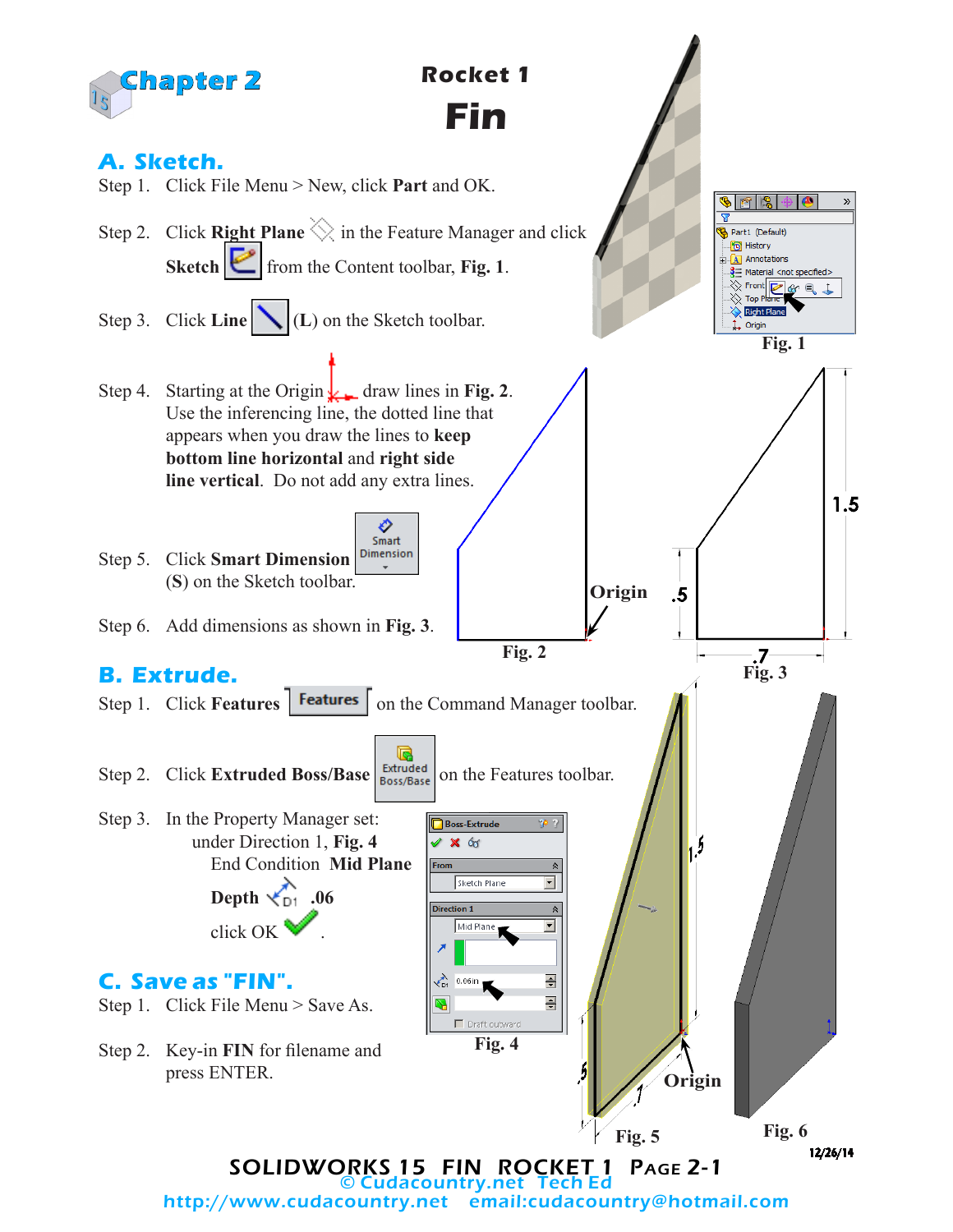

SOLIDWORKS 15 FIN ROCKET 1 Page 2-2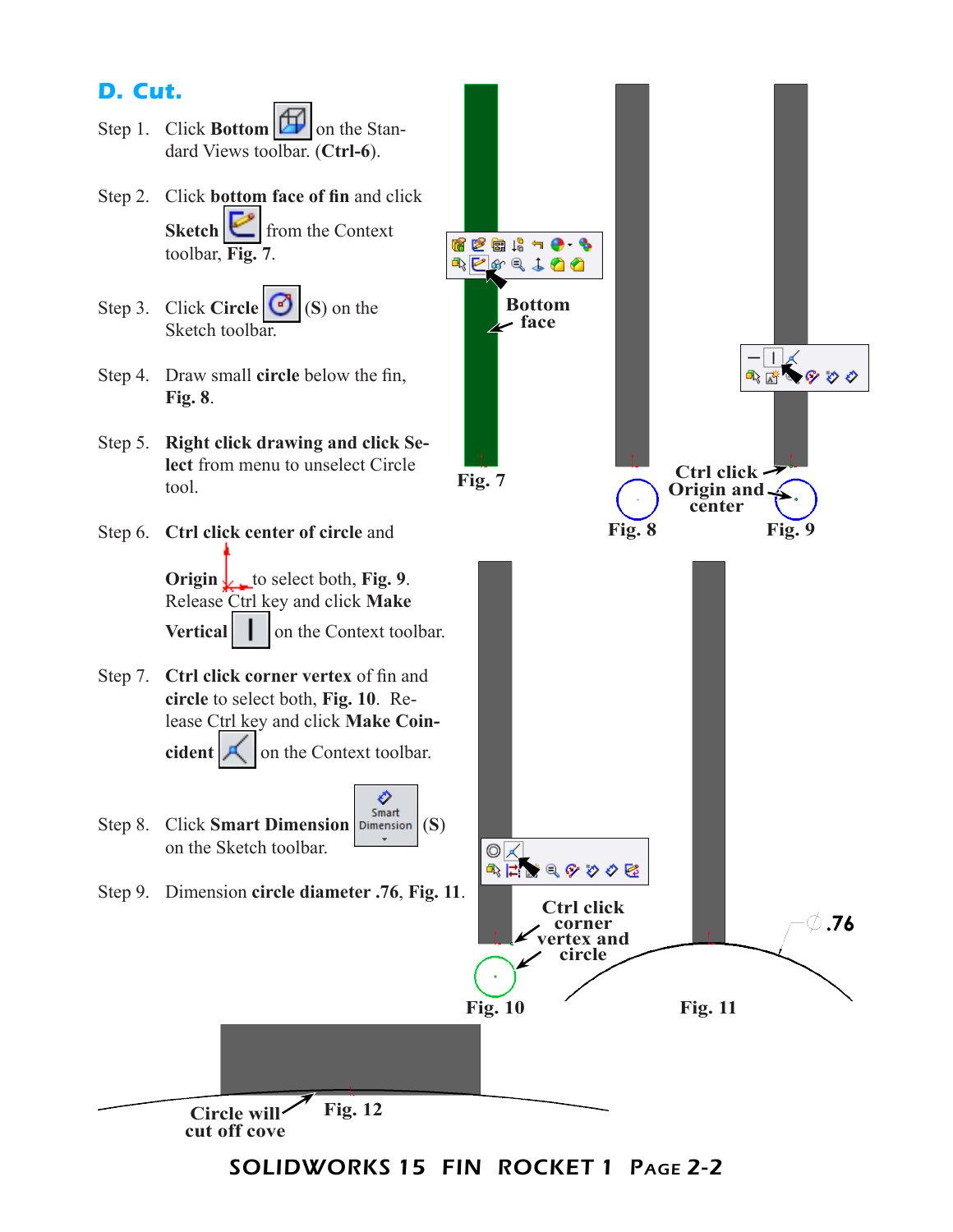

**Fig. 16**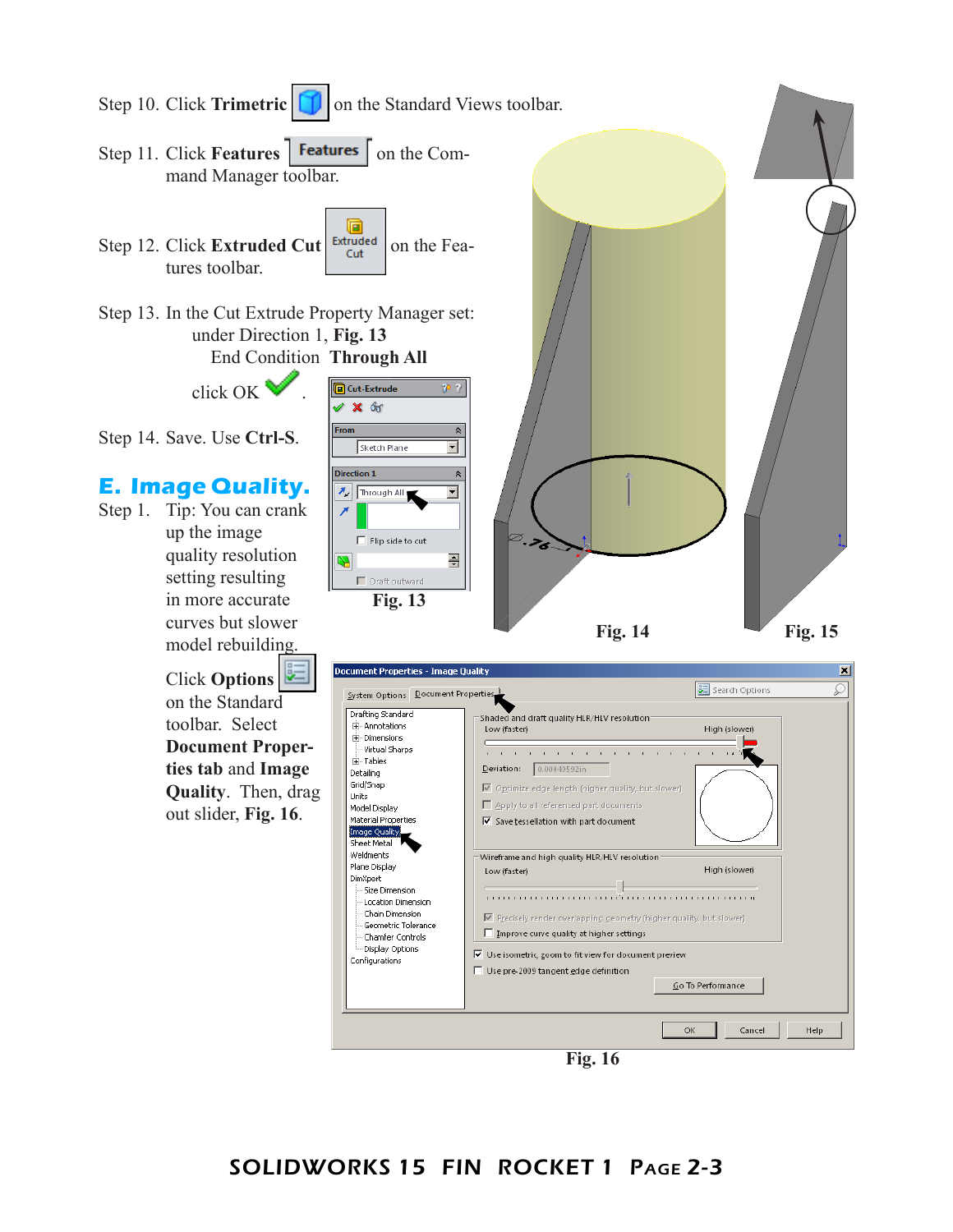

**Fig. 19 Fig. 20**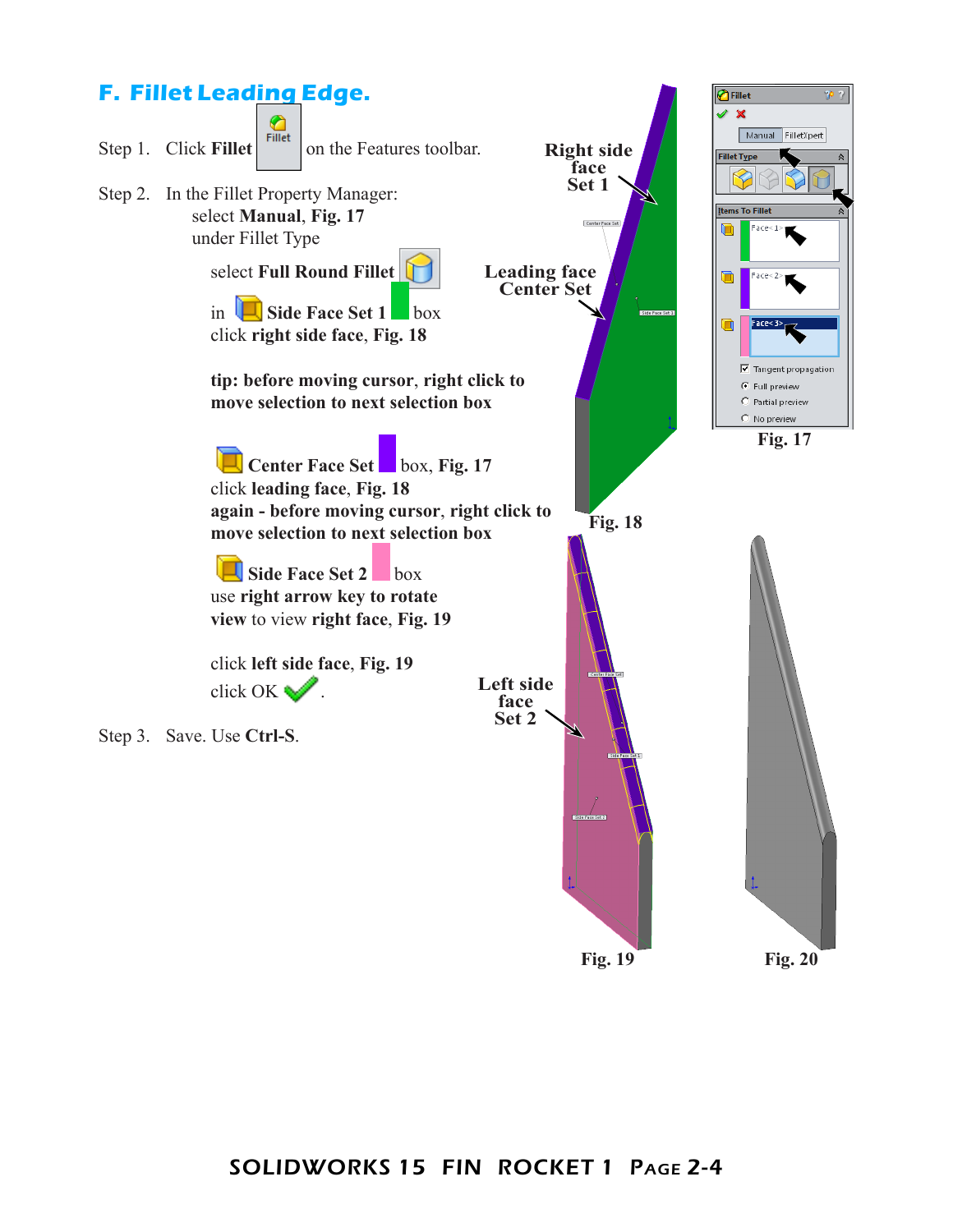## **F. Enable Render Tools Toolbar.**

- Step 1. We have 3 options to display the appearance.
	- 1. If your graphics card is RealView compatible,

use RealView  $\|\cdot\|$  on the Standard Views toolbar.

- 2. Use Preview Window in Render Tools.
- 3. Use Integrated Preview with Render Region. Here we will use Render Region with Integrated Preview.
- Step 2. To turn on, **right click Sketch** | **Sketch** | on the Command Manager toolbar and select **Render Tools**, **Fig. 21**.



Step 3. Click **Render Tools** | **Render Tools** | on the Command Manager toolbar.

## **G. Appearance.**

- Step 1. Click **Trimetric T** on the Standard Views toolbar.
	- $\bullet$
- Step 2. Click **Render Region Render** on the Render Tools toolbar.
- Step 3. Adjust the render region to fit around Fin, **Fig. 22**.
- $\bullet$ Step 4. Click **Integrated Preview** Integrated on the Render Tools toolbar.